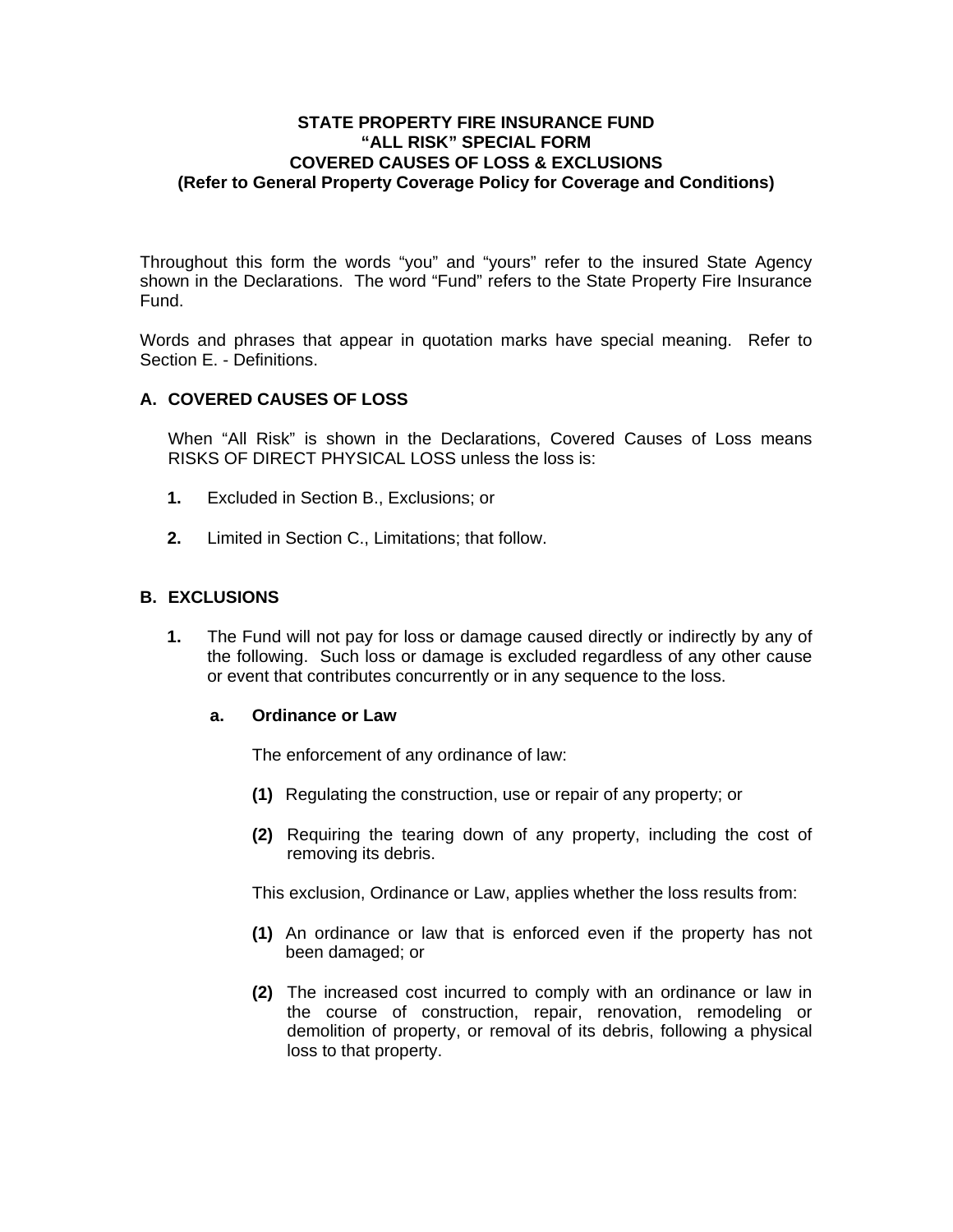# **b. Governmental Action**

Seizure or destruction of property by order of governmental authority.

But the Fund will pay for loss or damage caused by or resulting from acts of destruction ordered by governmental authority and taken at the time of a fire to prevent its spread, if the fire would be covered under this Coverage Part.

### **c. Nuclear Hazard**

Nuclear reaction or radiation, or radioactive contamination, however caused.

But if nuclear reaction or radiation, or radioactive contamination, results in fire the Fund will pay for the loss or damage caused by that fire.

# **d. Utility Services**

The failure of power or other utility service supplied to the described premises, however caused, if the failure occurs away from the described premises. Failure includes lack of sufficient capacity and reduction in supply.

But if the failure of power or other utility service results in a Covered Cause of Loss, the Fund will pay for the loss or damage caused by that Covered Cause of Loss.

This exclusion does not apply to the Business Income coverage or to Extra Expense coverage. Instead, the Special Exclusion in paragraph B.4.a. applies to these coverages.

# **e. War and Military Action**

- **(1)** War, including undeclared or civil war;
- **(2)** Warlike action by a military force, including action in hindering or defending against an actual or expected attack, by any government, sovereign or other authority using military personnel or other agents, or
- **(3)** Insurrection, rebellion, revolution, usurped power, or action taken by governmental authority in hindering or defending against any of these.

# **f. Water**

- **(1)** Flood, surface water, waves, tides, tidal waves, overflow of any body of water, or their spray, all whether driven by wind or not;
- **(2 )** Mudslide or mudflow
- **(3)** Water that backs up or overflows from a sewer, drain or sump; or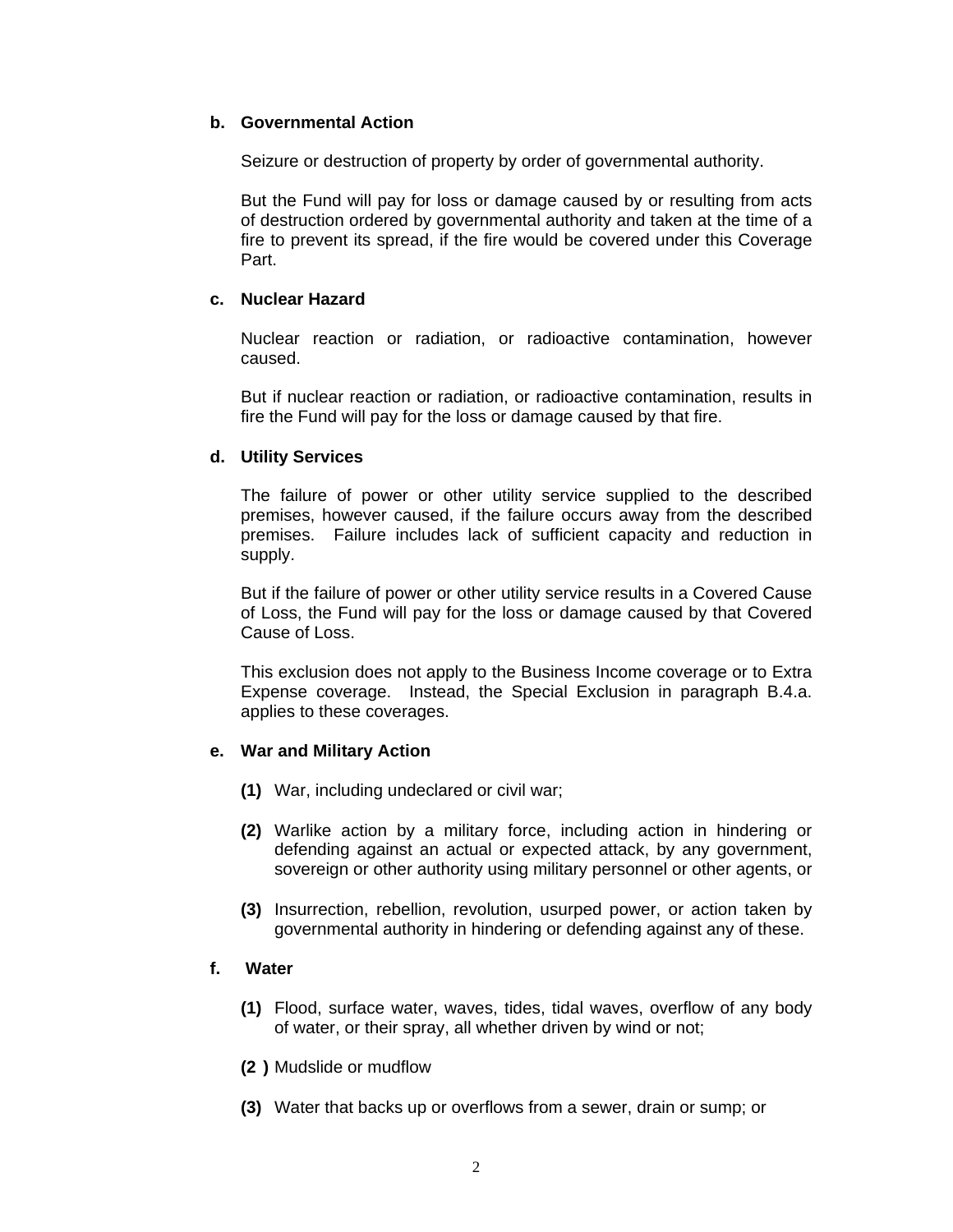- **(4)** Water under the ground surface pressing on, or flowing or seeping through:
	- **(a)** Foundations, walls, floors, or paved surfaces
	- **(b)** Basements, whether paved or not; or
	- **(c)** Doors, windows or other openings.

But if Water, as described in **f.(1)** through **f.(4)** above, results in fire, explosion or sprinkler leakage, the Fund will pay for the loss or damage caused by that fire, explosion or sprinkler leakage.

# **g. "Fungus", Wet Rot, Dry Rot and Bacteria**

Presence, growth, proliferation, spread or any activity of "fungus", wet or dry rot or bacteria.

But if "fungus", wet or dry rot or bacteria results in a "specified cause of loss", the Fund will pay for the loss or damage caused by that "specified cause of loss".

This exclusion does not apply when "fungus", wet or dry rot or bacteria results from fire or lightning.

Exclusions **B.1.a.** through **B.1.g.** apply whether or not the loss event results in widespread damage or affects a substantial area.

- **2.** The Fund will not pay for loss or damage caused by or resulting from any of the following:
	- **a.** Artificially generated electrical current, including electric arcing, that disturbs electrical devices, appliances or wires. But if artificially generated electrical current results in fire, the Fund will pay for the loss or damaged caused by that fire.
	- **b.** Delay, loss of use or loss of market.
	- **c.** Smoke, vapor or gas from agricultural smudging or industrial operations.
	- **d. (1)** Wear and tear;
		- **(2)** Rust or other corrosion, decay, deterioration, hidden or latent defect or any quality in property that causes it to damage or destroy itself;
		- **(3)** Smog;
		- **(4)** Settling, cracking, shrinking or expansion;
		- **(5)** Nesting or infestation, or discharge or release of waste products or secretions, by insects, birds, rodents or other animals;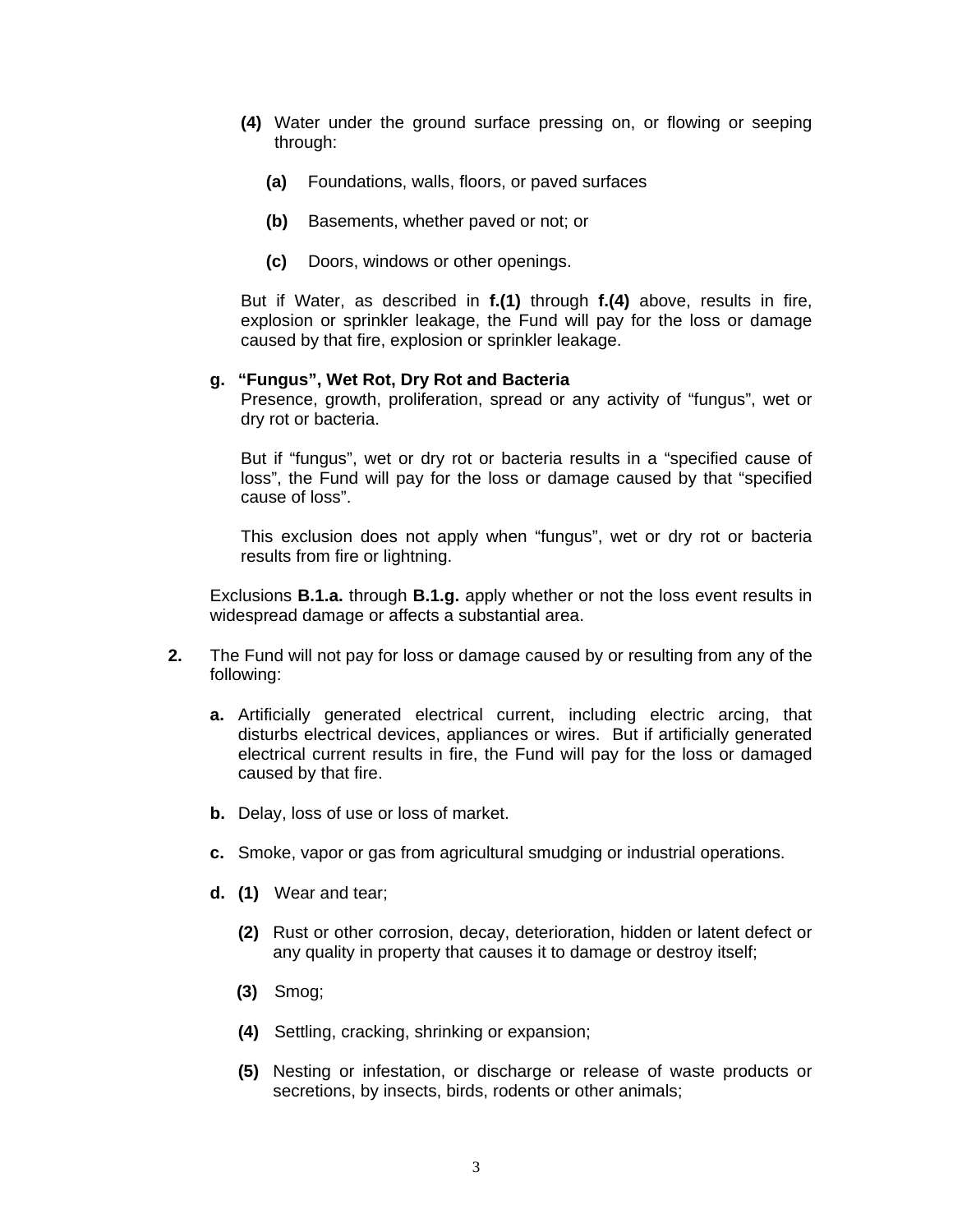- **(6)** Mechanical breakdown, including rupture or bursting caused by centrifugal force. But if mechanical breakdown results in elevator collision, the Fund will pay for the loss or damage caused by that elevator collision.
- **(7)** The following causes of loss to personal property:
	- **(a)** Dampness or dryness of atmosphere;
	- **(b)** Changes in or extremes of temperature; or
	- **(c)** Marring or scratching.

But if an excluded cause of loss that is listed in **2.d (1)** through **(7)** results in a "specified cause of loss" or building glass breakage, the Fund will pay for the loss or damage caused by that "specified cause of loss" or building glass breakage.

- **e.** Explosion of steam boilers, steam pipes, steam engines or steam turbines owned or leased by you, or operated under your control. But if explosion of steam boilers, steam pipes, steam engines or steam turbines results in fire or combustion explosion, the Fund will pay for the loss or damage caused by that fire or combustion explosion. The Fund will also pay for loss or damage caused by or resulting from the explosion of gases or fuel within the furnace of any fired vessel or within the flues or passages through which the gases or combustion pass.
- **f.** Continuous or repeated seepage or leakage of water, or the presence of condensation or humidity, moisture or vapor, that occurs over a period of 14 days or more.
- **g.** Water, other liquids, powder or molten material that leaks or flows from plumbing, heating, air conditioning or other equipment (except fire protective systems) caused by or resulting from freezing, unless:
	- **(1)** You do your best to maintain heat in the building or structure; or
	- **(2)** You drain the equipment and shut off the supply if the heat is not maintained.
- **h.** Dishonest or criminal act by you, any of your partners, members, officers, managers, employees (including leased employees), directors, trustees, authorized representatives or anyone to whom you entrust the property for any purpose:
	- **(1)** Acting alone or in collusion with others; or
	- **(2)** Whether or not occurring during the hours of employment.

This exclusion does not apply to acts of destruction by your employees (including leased employees); but theft by employees (including leased employees) is not covered.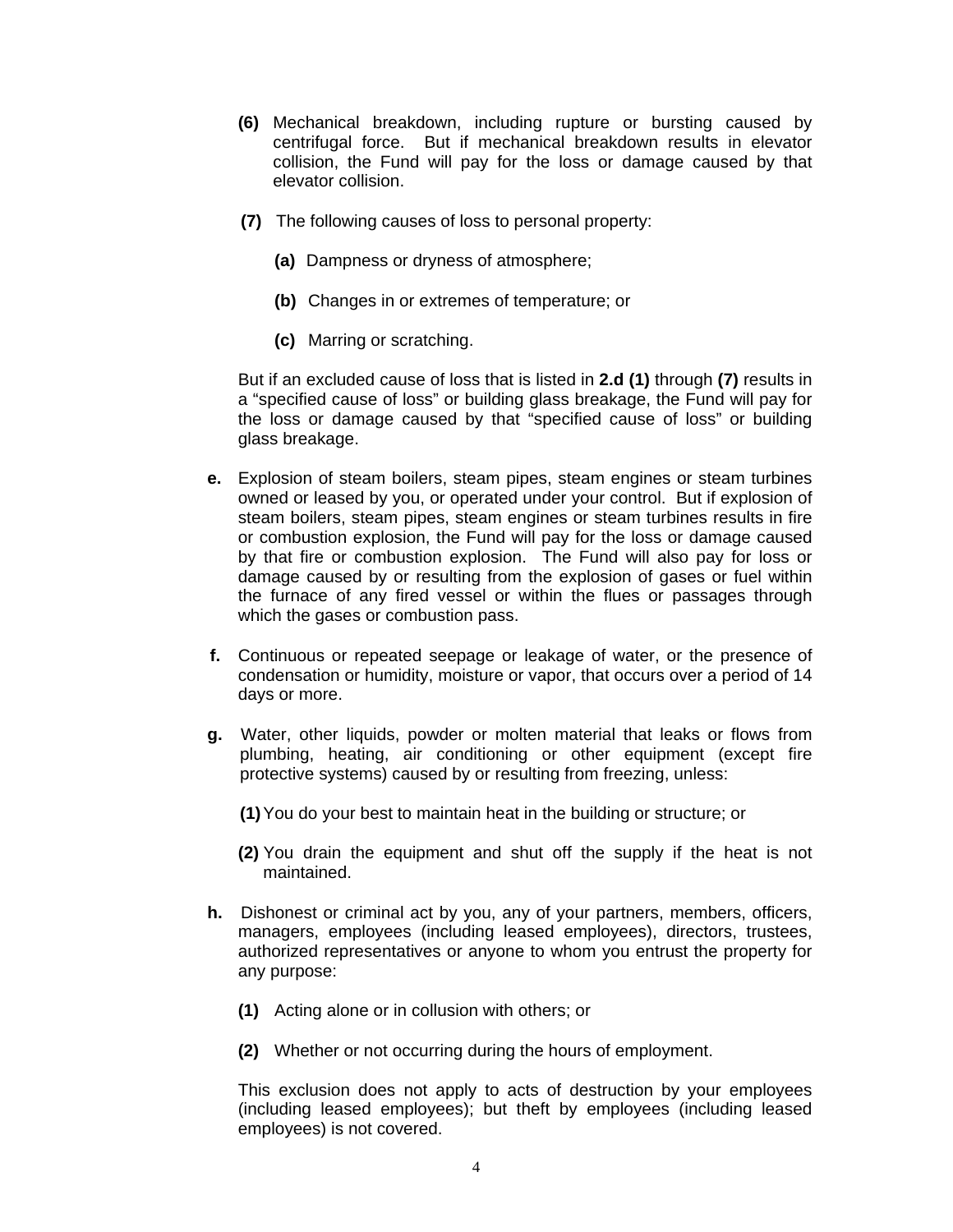- **i.** Voluntary parting with any property by you or anyone else to whom you have entrusted the property if induced to do so by any fraudulent scheme, trick, device or false pretense.
- **j.** Rain, snow, ice or sleet to personal property in the open.
- **k.** Collapse, except as provided below in the Additional coverage for Collapse. But if collapse results in a Covered Cause of Loss at the described premises, the Fund will pay for the loss or damage caused by that Covered Cause of Loss.
- **l.** Discharge, dispersal, seepage, migration, release or escape of "pollutants" unless the discharge, dispersal, seepage, migration, release or escape is itself caused by any of the "specified cases of loss". But if the discharge, dispersal, seepage, migration, release, or escape of "pollutants" results in a "specified cause of loss", the Fund will pay for the loss or damage caused by that "specified cause of loss".
- **m.** Neglect of an insured to use all reasonable means to save and preserve property from further damage at and after the time of loss.
- **3.** The Fund will not pay for loss or damage caused by or resulting from any of the following, **3.a**. through **3.c**. But if an excluded cause of loss that is listed in **3.a.** through **3.c**. results in a Covered Cause of Loss, the Fund will pay for the loss or damage caused by that Covered Cause of Loss.
	- **a.** Weather conditions. But this exclusion only applies if weather conditions contribute in any way with a cause or event excluded in paragraph **1.** above to produce the loss or damage.
	- **b.** Acts or decisions, including the failure to act or decide, of any person, group, organization or governmental body.
	- **c.** Faulty, inadequate or defective:
		- **(1)** Planning, zoning, development, surveying, siting;
		- **(2)** Design, specifications, workmanship, repair, construction, renovation, remodeling, grading, compaction;
		- **(3)** Materials used in repair, construction, renovation or remodeling; or
		- **(4)** Maintenance;

of part or all of any property on or off the described premises.

### **4. Special Exclusions**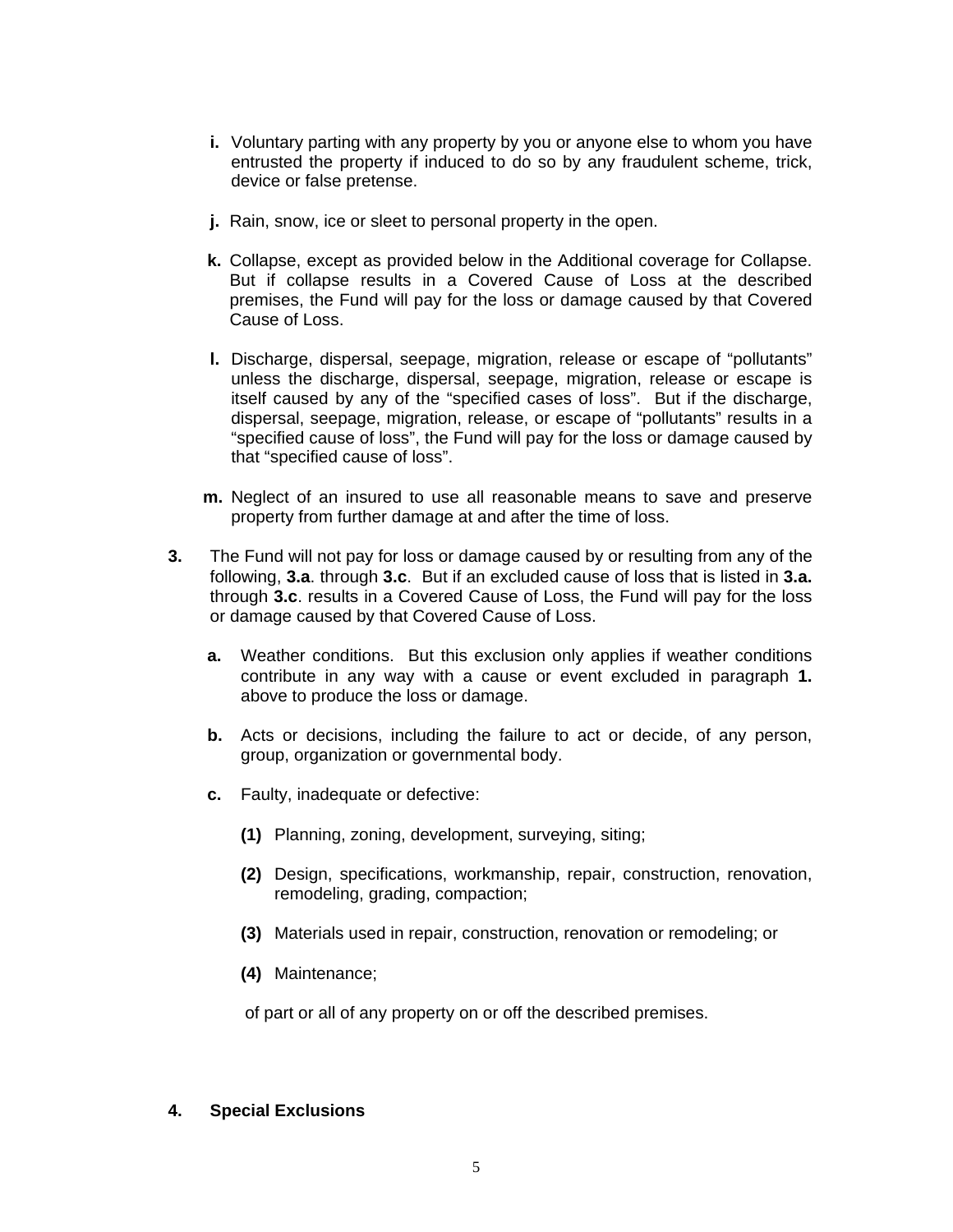The following provisions apply only to the specified Coverage Forms.

# **Business Income (And Extra Expense) Coverage Form, Business Income (Without Extra Expense) Coverage Form, or Extra Expense Coverage Form**

The Fund will not pay for:

**a.** Any loss caused directly or indirectly by the failure of power or other utility service supplied to the described premises, however caused, if the failure occurs outside of a covered building. Failure includes lack of sufficient capacity and reduction in supply.

 But if the failure of power or other utility service results in a Covered Cause of Loss, the Fund will pay for the loss resulting from that Covered Cause of Loss.

- **b.** Any loss caused by or resulting from
	- **(1)** Damage or destruction of "finished stock"; or
	- **(2)** The time required to reproduce "finished stock"

This exclusion does not apply to Extra Expense.

- **c.** Any loss caused by or resulting from direct physical loss or damage to radio or television antennas (including satellite dishes) and their lead-in wiring, masts or towers.
- **d.** Any increase of loss caused by or resulting from:
	- **(1)** Delay in rebuilding, repairing or replacing the property or resuming "operation", due to interference at the location of the rebuilding, repair or replacement by strikers or other persons; or
	- **(2)** Suspension, lapse or cancellation of any license, lease or contract.
- **e.** Any Extra Expense caused by or resulting from suspension, lapse, or cancellation of any license, lease or contract beyond the "period of restoration".
- **f.** Any other consequential loss.

# **C. LIMITATIONS**

 The following limitations apply to all policy forms and endorsements, unless otherwise stated.

**1.** The Fund will not pay for loss of or damage to property, as described and limited in this section. In addition, the Fund will not pay for any loss that is a consequence of loss or damage as described and limited in this section.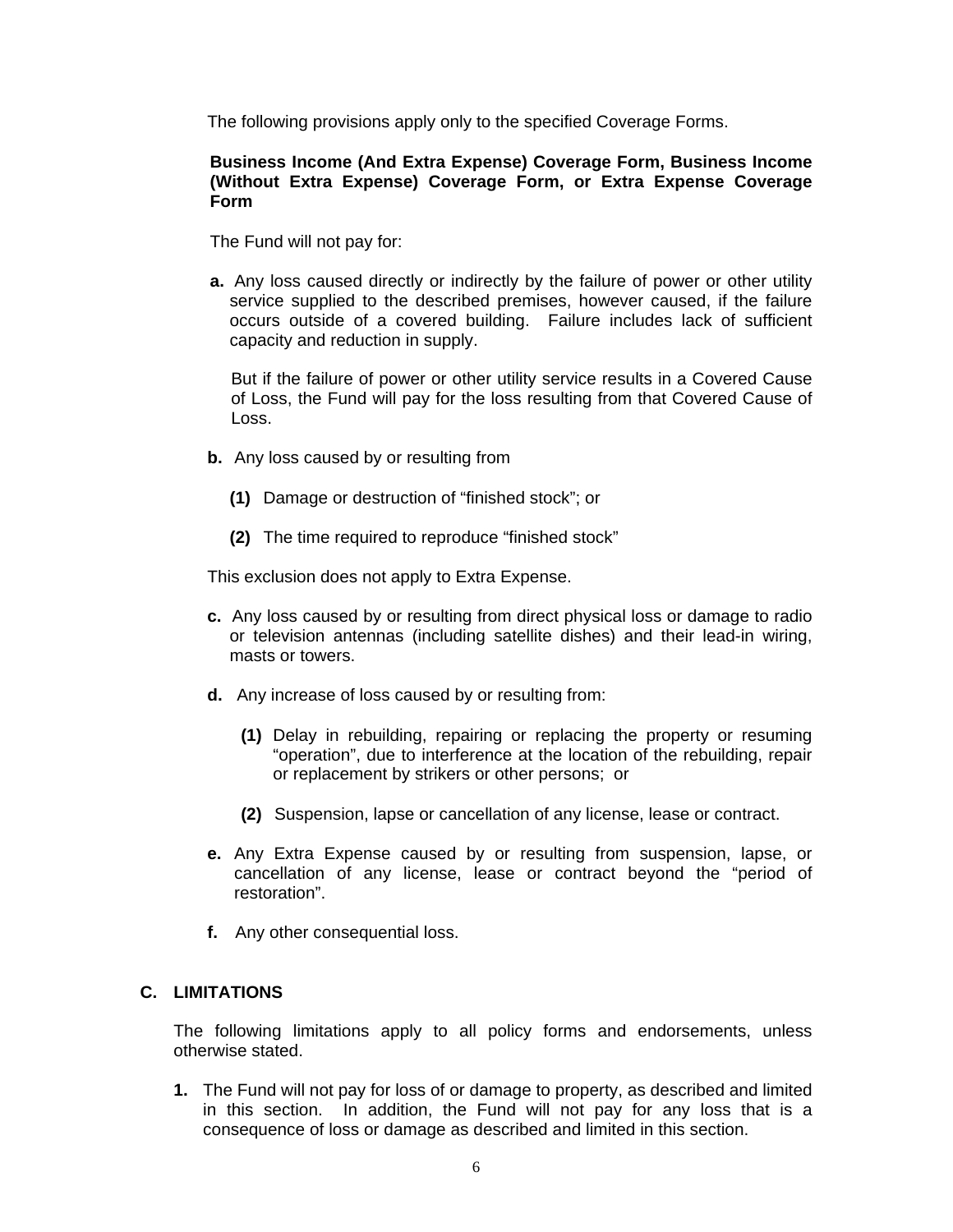- **a.** Steam boilers, steam pipes, steam engines or steam turbines caused by or resulting from any condition or event inside such equipment. But the Fund will pay for loss of or damage to such equipment caused by or resulting from an explosion of gases or fuel within the furnace of any fired vessel or within the flues or passages through which the gases of combustion pass.
- **b.** Hot water boilers or other water heating equipment caused by or resulting from any condition or event inside such boilers or equipment, other than an explosion.
- **c.** The interior of any building or structure, or to personal property in the building or structure, caused by or resulting from rain, snow, sleet, ice, sand or dust, whether driven by wind or not, unless:
	- **(1)** The building or structure first sustains damage by a Covered Cause of Loss to its roof or walls through which the rain, snow, sleet, ice, sand or dust enters; or
	- **(2)** The loss or damage is caused by or results from thawing of snow, sleet or ice on the building or structure.
- **d.** Building materials and supplies not attached as part of the building or structure, caused by or resulting from theft.

However, this limitation does not apply to:

- **(1)** Building materials and supplies held for sale by you, unless they are insured under the Builders Risk Coverage Form; or
- **(2)** Business Income coverage or Extra Expense coverage.
- **e.** Property that is missing, where the only evidence of the loss or damage is a shortage disclosed on taking inventory, or other instances where there is no physical evidence to show what happened to the property.
- **f.** Property that has been transferred to a person or to a place outside the described premises on the basis of unauthorized instructions.
- **2.** The Fund will not pay the cost to repair any defect to a system or appliance from which water, other liquid, powder or molten material escapes. But the Fund will pay the cost to repair or replace damaged parts of fire extinguishing equipment if the damage:
	- **a.** Results in discharge of any substance from an automatic fire protection system; or
	- **b.** Is directly caused by freezing.

However, this limitation does not apply to Business Income coverage or to Extra Expense coverage.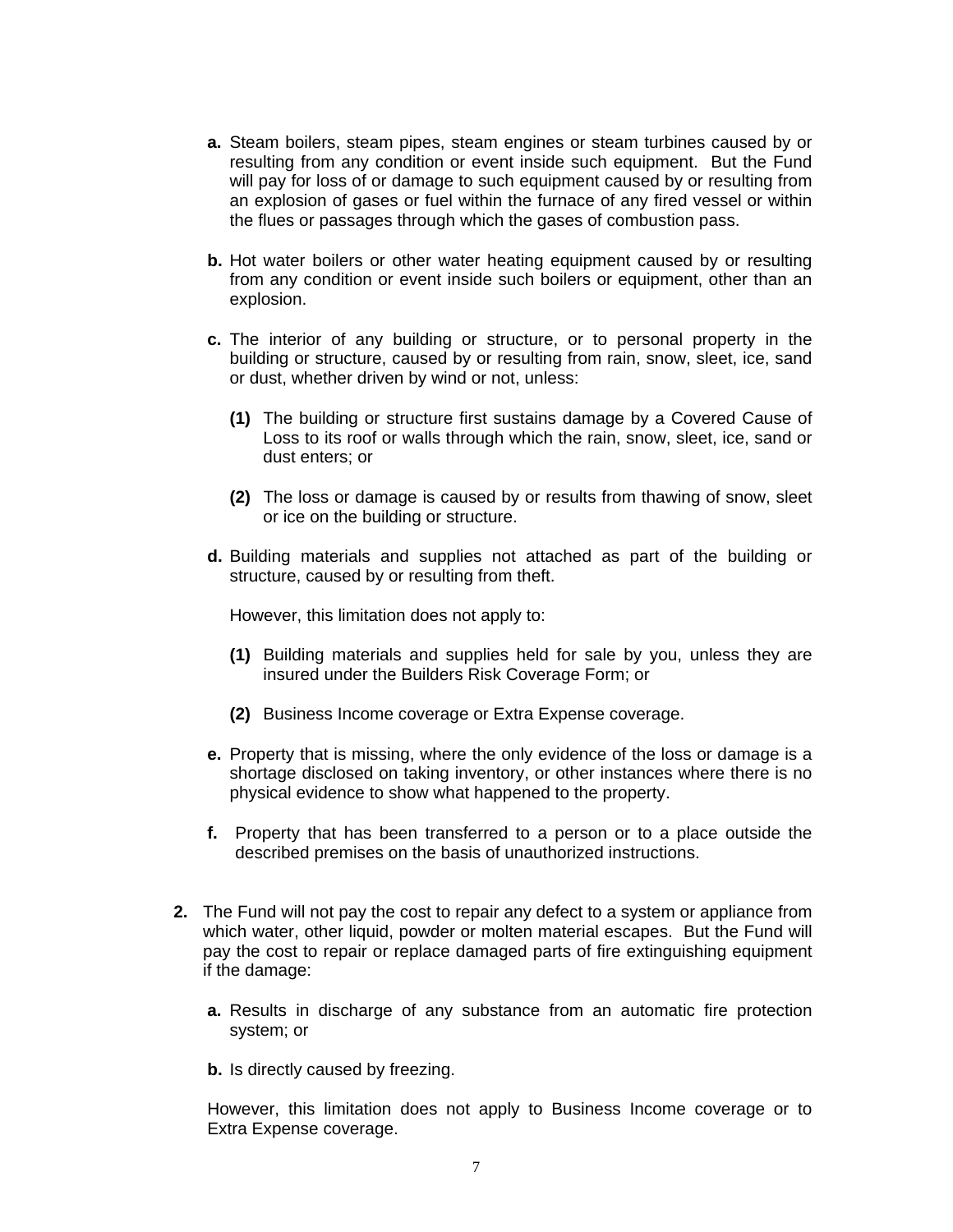# **D. ADDITIONAL COVERAGE - COLLAPSE**

The term Covered Cause of Loss includes the Additional Coverage - Collapse as described and limited in **D.1**. through **D.5.** below.

- **1.** With respect to buildings:
	- **a.** Collapse means an abrupt falling down or caving in of a building or any part of building with the result that the building or part of the building cannot be occupied for it intended purpose;
	- **b.** A building or any part of a building that is in danger of falling down or caving in is not considered to be in a state of collapse;
	- **c.** A part of a building that is standing is not considered to be in a state of collapse even if it has separated from another part of the building;
	- **d.** A building that is standing or any part of a building that is standing is not considered to be in a state of collapse even if it shows evidence of cracking, bulging, sagging, bending, leaning, settling, shrinkage or expansion.
- **2.** The Fund will pay for direct physical loss or damage to Covered Property, caused by collapse of a building or any part of a building that is insured under this Coverage Form or that contains Covered Property insured under this Coverage Form, if the collapse is caused by one or more of the following:
	- **a.** The "specified causes of loss" only as insured against in this Coverage Part;
	- **b.** Decay that is hidden from view, unless the presence of such decay is known to an insured prior to collapse;
	- **c.** Insect or vermin damage that is hidden from view, unless the presence of such damage is known to an insured prior to collapse;
	- **d.** Weight of people or personal property;
	- **e.** Weight of rain that collects on a roof;
	- **f.** Use of defective material or methods in construction, remodeling or renovation if the collapse occurs during the course of the construction, remodeling or renovation. However, if the collapse occurs after construction, remodeling or renovation is complete and is caused in part by a cause of loss listed in **D.2.a**. through **D.2.e**., the Fund will pay for the loss or damage even if use of defective material or methods, in construction, remodeling or renovation, contributes to the collapse.

The criteria set forth in **D.1.a. through D.1.d.** do not limit the coverage otherwise provided under this Causes of Loss Form for the causes of loss listed in **D.2.a, D.2.d and D.2.e.**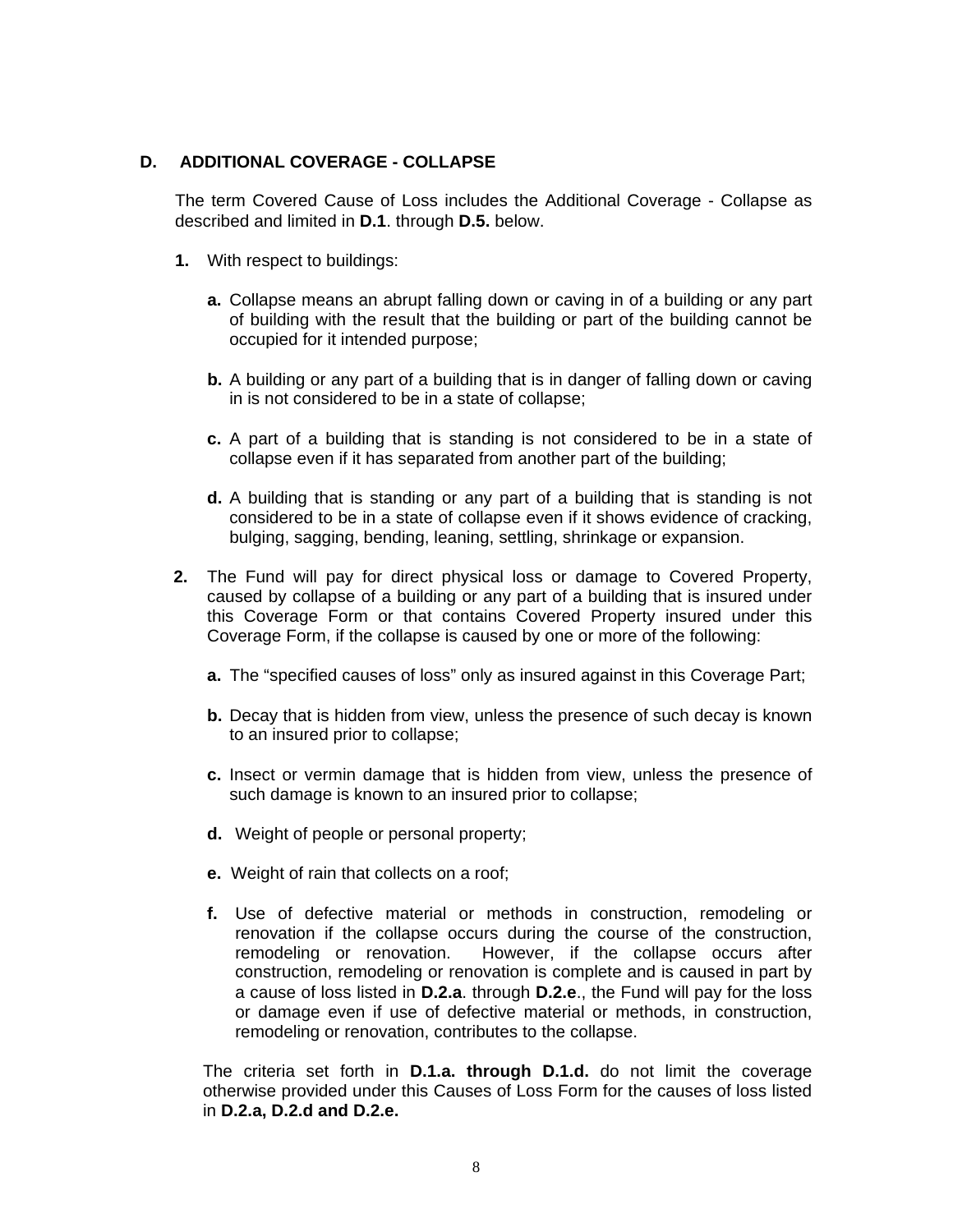- **3.** With respect to the following property.
	- **a**. Outdoor radio or television antennas (including satellite dishes) and their lead-in wiring, masts or tower;
	- **b.** Awnings, gutters and downspouts;
	- **c.** Yard fixtures;
	- **d.** Outdoor swimming pools;
	- **e.** Fences;
	- **f.** Piers, wharves and docks;
	- **g.** Beach or diving platforms or appurtenances;
	- **h.** Retaining walls; and
	- **i.** Walks, roadways and other paved surfaces;

if the collapse is caused by a cause of loss listed in **D.2.b**. through **D.2.f**., we will pay for loss or damage to that property only if:

- **a.** Such loss or damage is a direct result of the collapse of a building insured under this Coverage Form; and
- **b.** The property is Covered Property under this Coverage Form.
- **4.** If personal property abruptly falls down or caves in and such collapse is not the result of collapse of a building, the Fund will pay for loss or damage to Covered Property caused by such collapse of personal property only if:
	- **a.** The collapse was caused by a Cause of Loss listed in **D.2.a** through **D.2.f** above;
	- **b.** The personal property which collapses is inside a building; and
	- **c.** The property which collapses is not of a kind listed in **3.** above, regardless of whether that kind of property is considered to be personal property or real property.

The coverage stated in this Paragraph **4.** does not apply to personal property if marring and/or scratching is the only damage to that personal property caused by the collapse.

Collapse of personal property does not mean cracking, bulging, sagging, bending, leaning, settling, shrinkage or expansion.

**5.** This Additional Coverage - Collapse, will not increase the Limits of Insurance provided in this Coverage Part.

# **E. ADDITIONAL COVERAGE – PROPERTY IN TRANSIT**